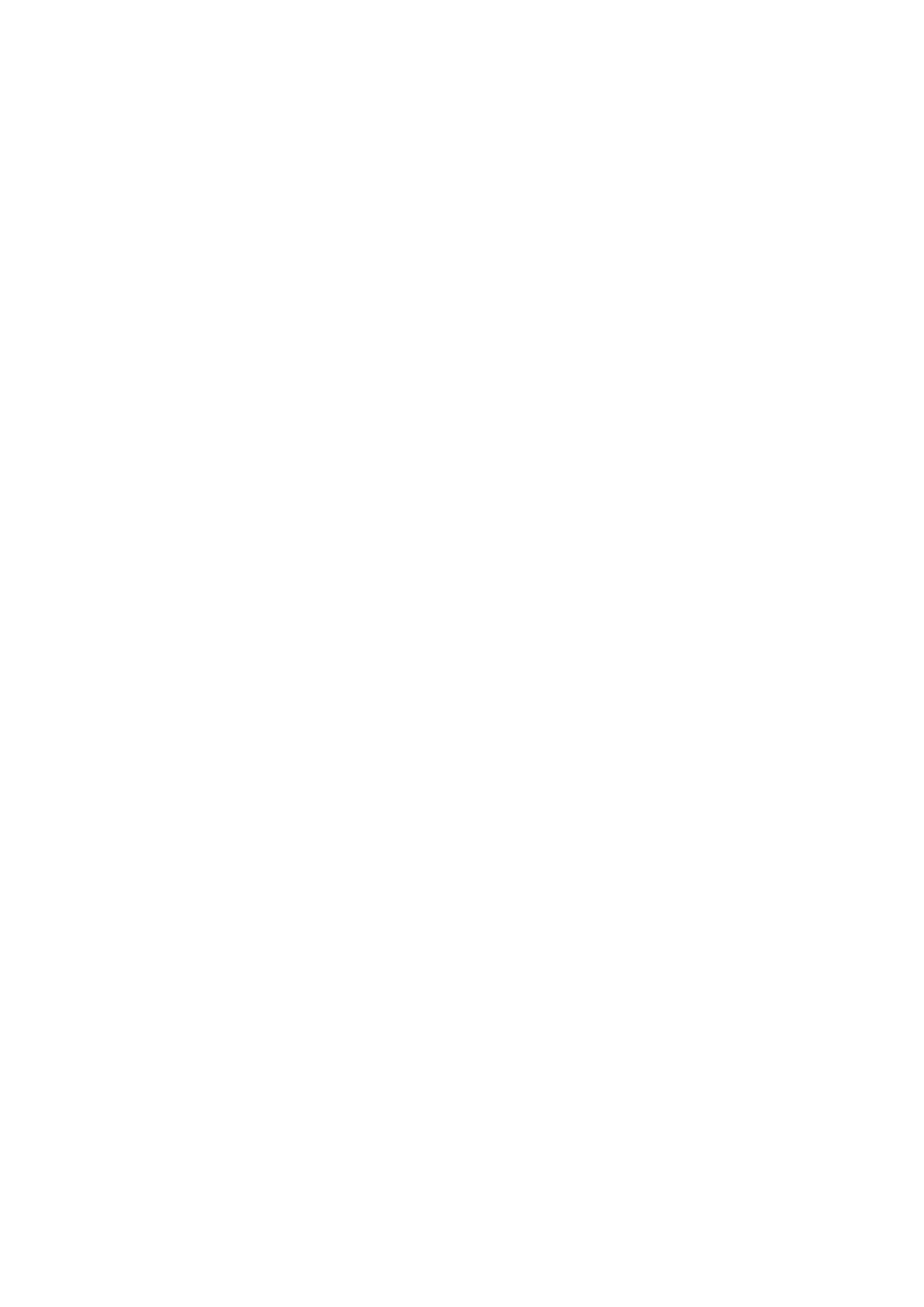## OULTON PARK SOLO PRACTICE PRACTICE - 1 LAP TIMES

| Lap | Time     |
|-----|----------|
|     |          |
| 1   |          |
| 2   | 2:21.355 |
| 3   | 2:19.285 |
| 4   | 2:20.335 |
|     |          |

| lan Hellier   |          |  |
|---------------|----------|--|
| <b>START</b>  |          |  |
| 1             |          |  |
| $\mathcal{P}$ | 2:20.314 |  |
| 3             | 2:16.331 |  |
|               | 2:13.803 |  |

| <b>Jack Petrie</b> |              |  |
|--------------------|--------------|--|
|                    | <b>START</b> |  |
|                    |              |  |
| 2                  | 2:28.691     |  |

| Jason Wyeth  |  |  |
|--------------|--|--|
| <b>START</b> |  |  |
|              |  |  |
| 2:34.822     |  |  |
| 2:31.792     |  |  |
|              |  |  |

| Joe Holdsworth |          |  |
|----------------|----------|--|
| <b>START</b>   |          |  |
| 1              |          |  |
| 2              | 2:02.385 |  |
| 3              | 2.02993  |  |
|                | 2:01.093 |  |

| John Denbow   |          |  |
|---------------|----------|--|
| <b>START</b>  |          |  |
| 1             |          |  |
| $\mathcal{P}$ | 2:13.573 |  |
| 3             | 2:09.661 |  |
| 4             | 2:09.353 |  |
| 5             | 2:09.664 |  |

| Jon Wright |              |  |  |
|------------|--------------|--|--|
|            | <b>START</b> |  |  |
|            |              |  |  |
| 2          | 2:13.470     |  |  |
| 3          | 2:10.650     |  |  |
|            |              |  |  |



28/09/2019 - 28/08/2019 / OULTON PARK

| Time<br>Lap   |  |
|---------------|--|
|               |  |
|               |  |
| 2:14.898<br>2 |  |
| 3<br>2:10.550 |  |
| 2:08.914      |  |

| <b>Leigh Corfield</b> |              |  |
|-----------------------|--------------|--|
|                       | <b>START</b> |  |
|                       |              |  |
| 2                     | 2:07.623     |  |

| Liam O'Connor |          |  |
|---------------|----------|--|
| START         |          |  |
| 1             |          |  |
| $\mathcal{P}$ | 2:06.479 |  |
| 3             | 2.06943  |  |
| 4             | 2:04.663 |  |
| 5             | 2:06.601 |  |

| Marc Wildish  |          |  |
|---------------|----------|--|
| <b>START</b>  |          |  |
| 1             |          |  |
| $\mathcal{P}$ | 2:17.301 |  |
| 3             | 2:12.381 |  |
| 4             | 2:10.804 |  |
| 5             | 2:11.270 |  |

| Max Symonds   |          |
|---------------|----------|
| START         |          |
| 1             |          |
| $\mathcal{P}$ | 2:01.682 |
| 3             | 2:00.121 |
| 4             | 2:02.039 |
| 5             | 1:58.457 |

| Michael Needham |          |
|-----------------|----------|
| <b>START</b>    |          |
| 1               |          |
| 2               | 2:12.478 |
| 3               | 2:07.638 |
| 4               | 2:09.443 |
|                 |          |

| Nick Vigors  |  |
|--------------|--|
| <b>START</b> |  |
|              |  |
| 2:20.671     |  |
| 2:17.150     |  |
| 2:16.686     |  |
|              |  |

| Lap | Time     |
|-----|----------|
|     | 2:18.057 |

| Paul Dyer |              |
|-----------|--------------|
|           | <b>START</b> |
| 1         |              |
| 2         | 2:26.897     |
| 3         | 2:24.003     |
|           | 2:23.383     |

| Paul Jeffery   |            |
|----------------|------------|
| START          |            |
| 1              |            |
| $\mathfrak{p}$ | 2:12.286   |
| 3              | 2:08.628   |
| 4              | $2.14$ 151 |
| 5              | 2:07.062   |

| Paul Rush     |  |
|---------------|--|
| START         |  |
|               |  |
| 2<br>2:10.085 |  |
| 2.11889<br>3  |  |
| 2.10418       |  |

| Paul Willis   |          |
|---------------|----------|
| START         |          |
| 1             |          |
| $\mathcal{P}$ | 2:18.940 |
| 3             | 2:14.076 |
| 4             | 2:10.396 |

| <b>Richard Stather</b> |  |
|------------------------|--|
| START                  |  |
| 1                      |  |
| 2:13.202<br>2          |  |
| 3<br>2:15.769          |  |
| 2:11.482<br>4          |  |
| 5<br>2:11.059          |  |

 $\frac{28}{09}{2019} - 08.44$  / Page 2/3<br>NG Timing Team